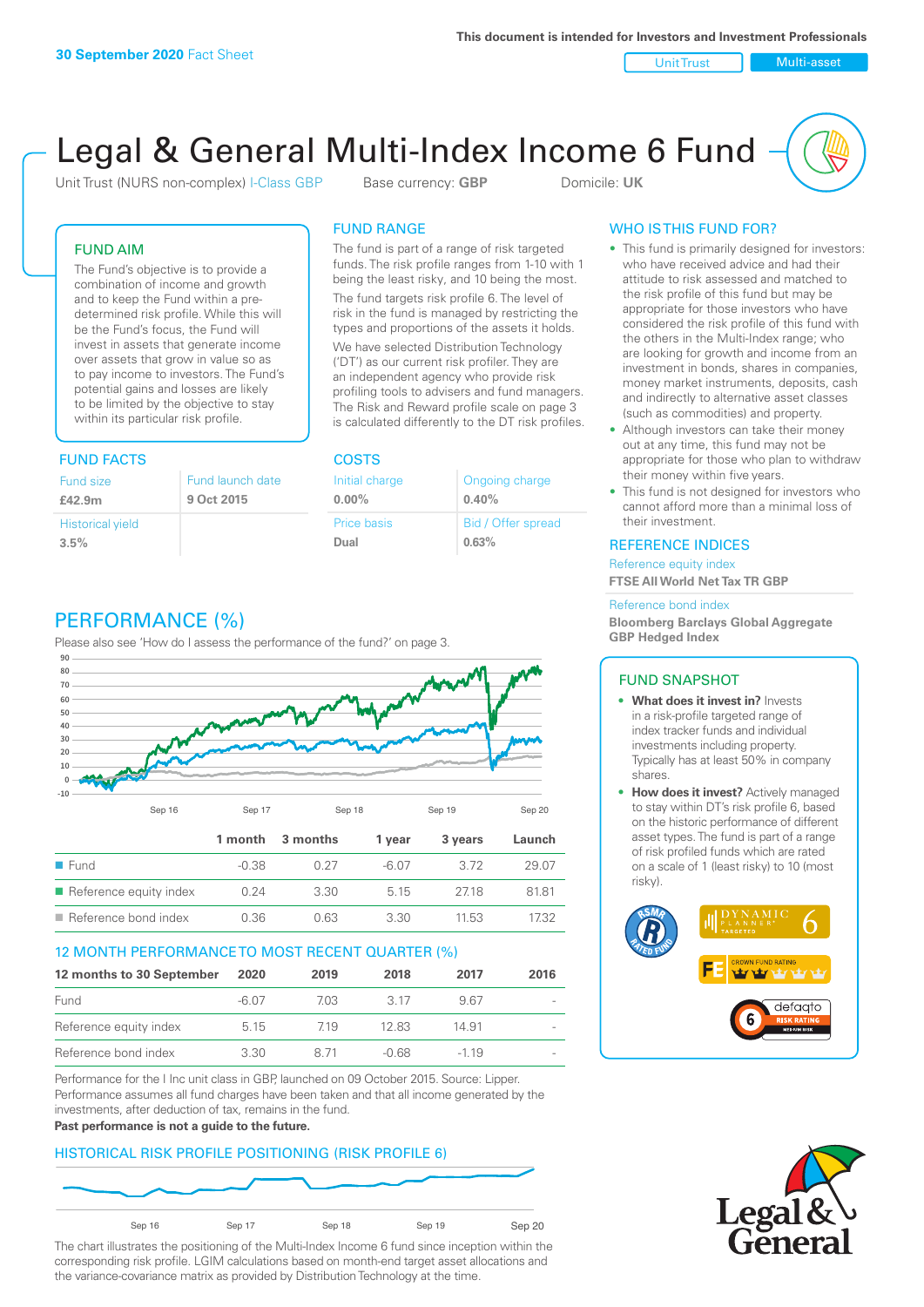### Legal & General Multi-Index Income 6 Fund

Unit Trust (NURS non-complex) I-Class GBP

### PORTFOLIO BREAKDOWN

All data source LGIM unless otherwise stated. Totals may not sum due to rounding.





### FUND MANAGERS

The fund managers have responsibility for managing the multi-index fund range. They are part of the Multi-Asset Funds (MAF) team in LGIM. This team focuses on designing and managing multi-asset funds that are tailored to match the specific objectives of various client types. The team sits within a wider Asset Allocation team which combines both depth of experience with a broad range of expertise from different fields, including fund management, investment consulting and risk management roles.

### TOP 10 HOLDINGS (%)

| UK Equities Index Trust          | 13.5 |
|----------------------------------|------|
| iShares UK Equity (dividend)     | 9.5  |
| US Equities Index Trust          | 8.0  |
| High Income Trust                | 6.5  |
| EM Debt USD Index Trust          | 6.0  |
| Emerging Market Index Trust      | 6.0  |
| Europe Equities Index Trust      | 5.8  |
| Pacific Equities Index Trust     | 5.5  |
| <b>EM Debt Local Index Trust</b> | 5.0  |
| <b>UK 250 Index</b>              | 4.5  |
|                                  |      |